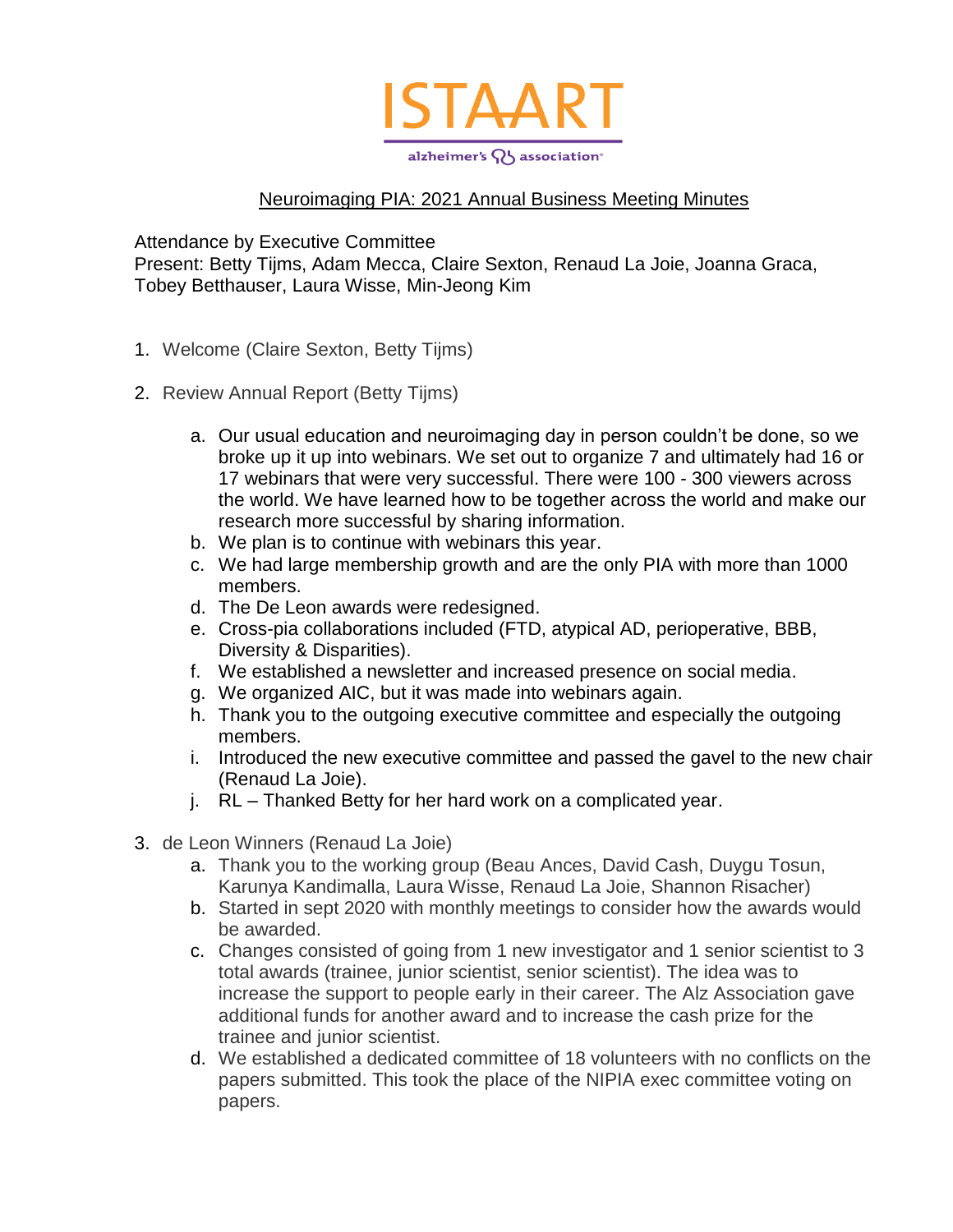- e. Twenty-one eligible papers were submitted. Each was reviewed by 4 reviewers and ties were addressed with a second vote.
- f. The winners were Arianna Sala (Trainee), Joana Pereira (Junior Scientist), Michael Ewers and Juan Fortea (Shared Senior Scientist).
- g. Thanks to everyone and we are excited to do this again next year.
- 4. Upcoming Webinars (Laura Wisse and David Cash)
	- a. LW: We will continue organizing webinars. A silver lining of last year was providing these opportunities to present and have access to this information.
	- b. LW: Upcoming webinars will include 4 sessions that are educational.
	- c. LW: Three other webinars are not listed and included advances in neuroimaging research, translational neuroscience, and big data analysis in ADRD neuroimaging.
	- d. LW: Dave Cash will be taking over as educational chair this year
	- e. DC: We want to see and hear from the PIA to get feedback on the webinars through a survey. We'll use this to continue organizing a Spring Schedule.
- 5. Communications and Social Media (Adam Mecca)
	- a. Thank you to Sam Lockhart, outgoing Communications Chair, Sam couldn't make the meeting today. I'm the incoming communications chair and will briefly review communications activities in Sam's absence.
	- b. Communications activities have included
		- i. Increased visibility of our PIA activities, including webinars and elections, via social media (primarily LinkedIn and Twitter)
		- ii. Began creating/sharing periodic NIPIA newsletters with membership, providing updates on NIPIA goals, member accomplishments, and educational opportunities
		- iii. Inclusion of our events and news in the ISTAART newsletter
		- iv. Took minutes of monthly NIPIA Executive Committee meetings as record of discussions and progress.
- 6. Review 2021 2022 Goals (Renaud La Joie)
	- a. Each goal has a few people planned to organize, but we hope that the whole PIA can contribute.
	- b. Goals include:
		- i. Submit a FRS
		- ii. Host a small group feedback session at AAIC
		- iii. Support the student spotlight program
		- iv. Organize AIC
		- v. Organize a preconference Education Day
		- vi. Award de Leon Awards
		- vii. Neuroscience Next 2021 Spark a Lightning Presentation Round
		- viii. Host an ISTAART Journal Club: Meet the Author webinar
		- ix. Host one or more PIA Primer educational webinars
		- x. Host one or more Research Update webinars
		- xi. Host one or more Cross-PIA webinars
		- xii. Circulate one or more newsletters to PIA members
		- xiii. Launch Biofluid Based Biomarkers & Neuroimaging PIAs Work Group
- 7. AAIC 2022 plans (Renaud La Joie)